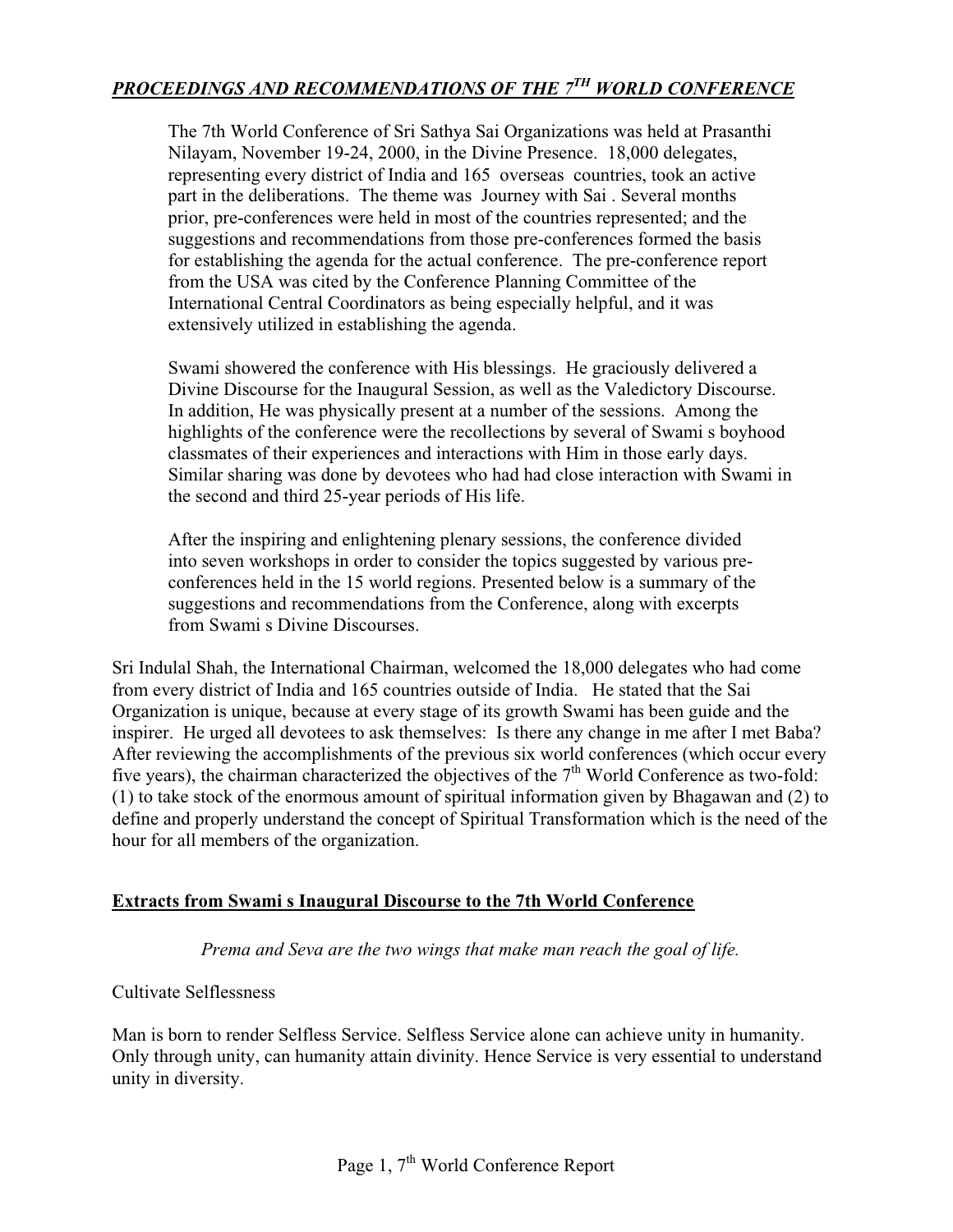All persons are essentially one. The differences lie only in their feelings. So, one should change one s feelings and try to recognize the truth that the same divinity exists in all. Only then can there be transformation.

All these limbs of the body may be different from each other but the divine power that exists in them is one and the same. Likewise, the same divinity exists in all beings. Once you understand this truth, the Service you render will become divine.

Body attachment is the root cause of ego. Ego will vanish once the body-attachment is given up. The spirit of oneness will sprout once the ego is annihilated.

You should not think that you are different from the one whom you are serving. This kind of dualistic feeling gives scope to evil qualities like hatred, jealousy, etc. In fact all the evil qualities like desire, anger, greed etc. are one s own making. They arise out of the head, whereas noble qualities like love, compassion, forbearance, etc., originate from the Heart. Head sees unity as diversity, whereas heart proves unity in diversity.

All that is seen outside is nothing but the reflection, reaction and resound of the inner being. You go to a temple in order to have the vision of God. But when you stand in front of the idol, you close your eyes and pray. The inner meaning of this is that one has to see God not with physical eyes, but with eye of wisdom. You will get the eye of wisdom only when you close your physical eyes and turn your vision inward. That is the reason people meditate with their eyes closed and picture God within.

In order to control the worldly thoughts, one has to reach the level of super mind. Super mind is nothing but superior mind. The fundamental basis to attain super mind is to cultivate super love, meaning to love without any desire. When you wake up in the morning, do not think of your mundane activities. Wake up with the feeling of pure love.

Share your love with more and more people. You will experience oneness. Once you start sharing your love with everyone, then the whole world will become one family. After expanding your love in this manner, control your external thoughts and turn inward. Then you will attain the state of illumination mind where there are absolutely no thoughts and no actions. What is it that you have to do in order to attain this state? Serve all with love.

*No visit to any pilgrim center, no penance, no Yogic practice will help you in crossing over the ocean of Samsara other than the service rendered to the noble*. (Sanskrit Sloka)

When you serve others, the power in you also will increase. The power of attraction is present in everyone. The purer you become, the greater will be your attraction power.

God assumes human form to serve and sustain humanity. I am your servant not the master. Understand this truth. I come to you, wherever you are seated, to give Darshan, I never say that you should come to Me. It is said, God always stands at the entrance of your Prayer Room ready to give whatever you ask for. God is always ready to grant the wishes of his devotees. God renders service to you, so that you may serve your fellow human beings.

Speak softly and sweetly. Speak good words. That is also a form of Service. Never use harsh words. You cannot always oblige, but you can always speak obligingly. Bandaging and using proper medicines can heal bodily wounds. But the wound inflicted on the heart can never be healed. That is why I tell you to cultivate Love and speak with Love. I never use harsh words,

Page 2, 7<sup>th</sup> World Conference Report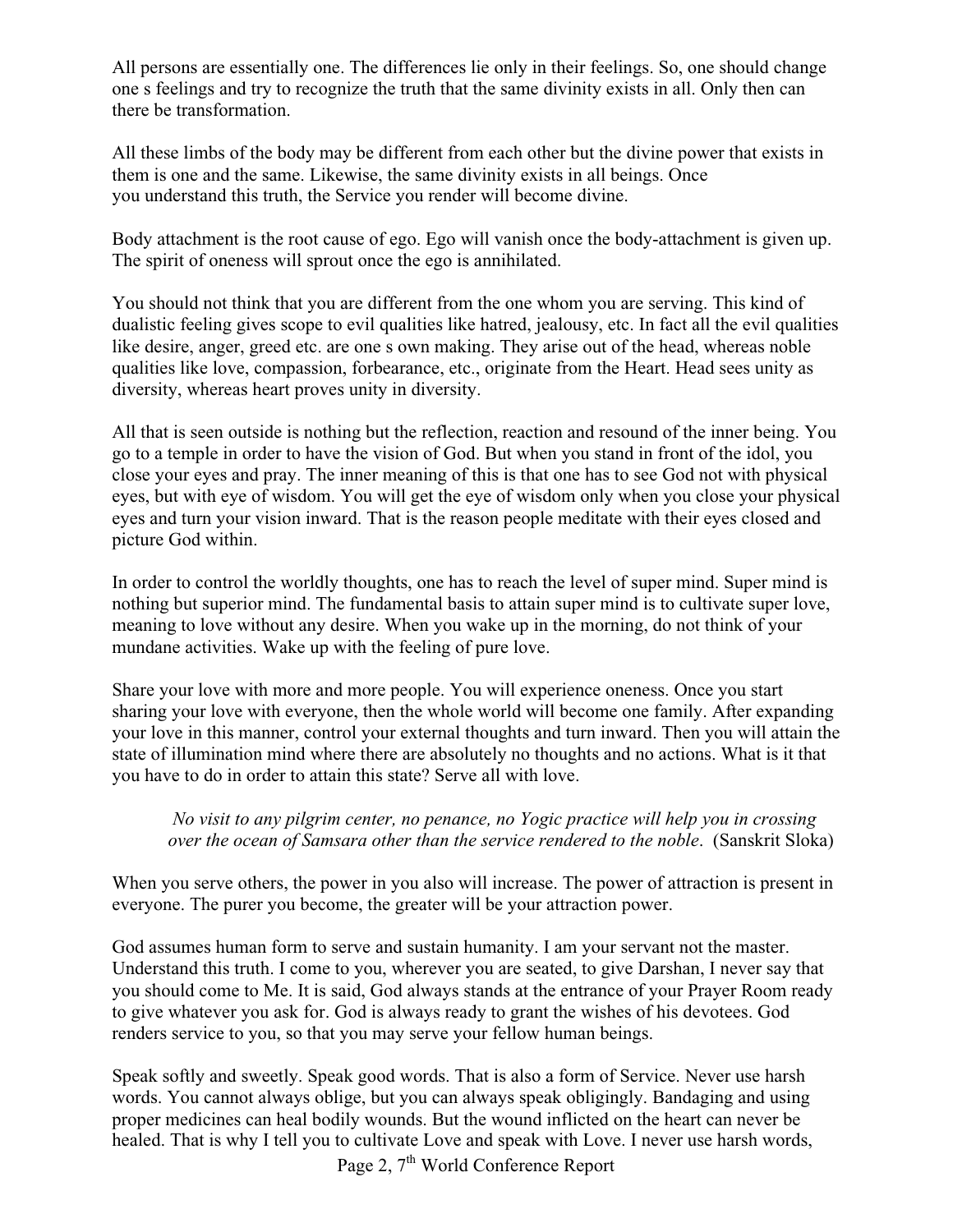even when I appear to be angry. I always speak lovingly. You too will become divine when you cultivate such Divine Love.

## **Recommendations Emerging from the Conference Workshops**

In order to follow through on the suggestions and recommendations that resulted from the Preconferences that were held around the world, seven Conference Workshops were organized to address:

- 1 Unity of the Three Wings of the Sathya Sai Organization
- 2 Spiritual Transformation through Bhagawan s Spiritual Directives
- 3 Expansion of Love through Service
- 4 World Transformation Through Transformation Of World Education Systems
- 5 Youth Members Carrying Sai Love into the New Millennium
- 6 Role of Ladies in the Sai Mission Home, Sai Organization and Society
- 7 Administrative Matters

### *Specific Recommendations from the Workshops are as follows:*

All center members should be informed of activities of all three Wings, using bulletin board, weekly announcements, emails, telephone calls, personal invitations etc.

Youth and Newcomers should be given special opportunities to learn and develop service skills.

Transformation begins with the individual who makes a commitment to follow spiritual practices with discipline. It then extends from the individual to the family and then into the society. In this respect:

- 1 Family prayers and joint spiritual activities should be encouraged within the Sai **Centers**
- 2 Devotees should be assisted to reappraise their awareness and commitment to the Nine Point Code of Conduct.
- 3 Devotees should be encouraged to start spiritual diaries for self-assessment and self-enquiry
- 4 Parents should be encouraged to involve themselves in EHV/Parents workshops

Study Circles and workshops should be conducted on Jyoti Meditation, the Gayatri Mantra, the Soham Mantra, the practice of Spiritual Silence, Vegetarianism, and the spiritual significance of Selfless Service.

Center members should be thoroughly familiar with the SSEHV program

A greater emphasis is needed on the Practice of Ceiling on Desires

Service Activities must first start at an individual level, then extend to members of the family, and then into society

Young Adult members should be supported in their activities to enhance their understanding that they are an integral part of and not a separate wing of the Organization.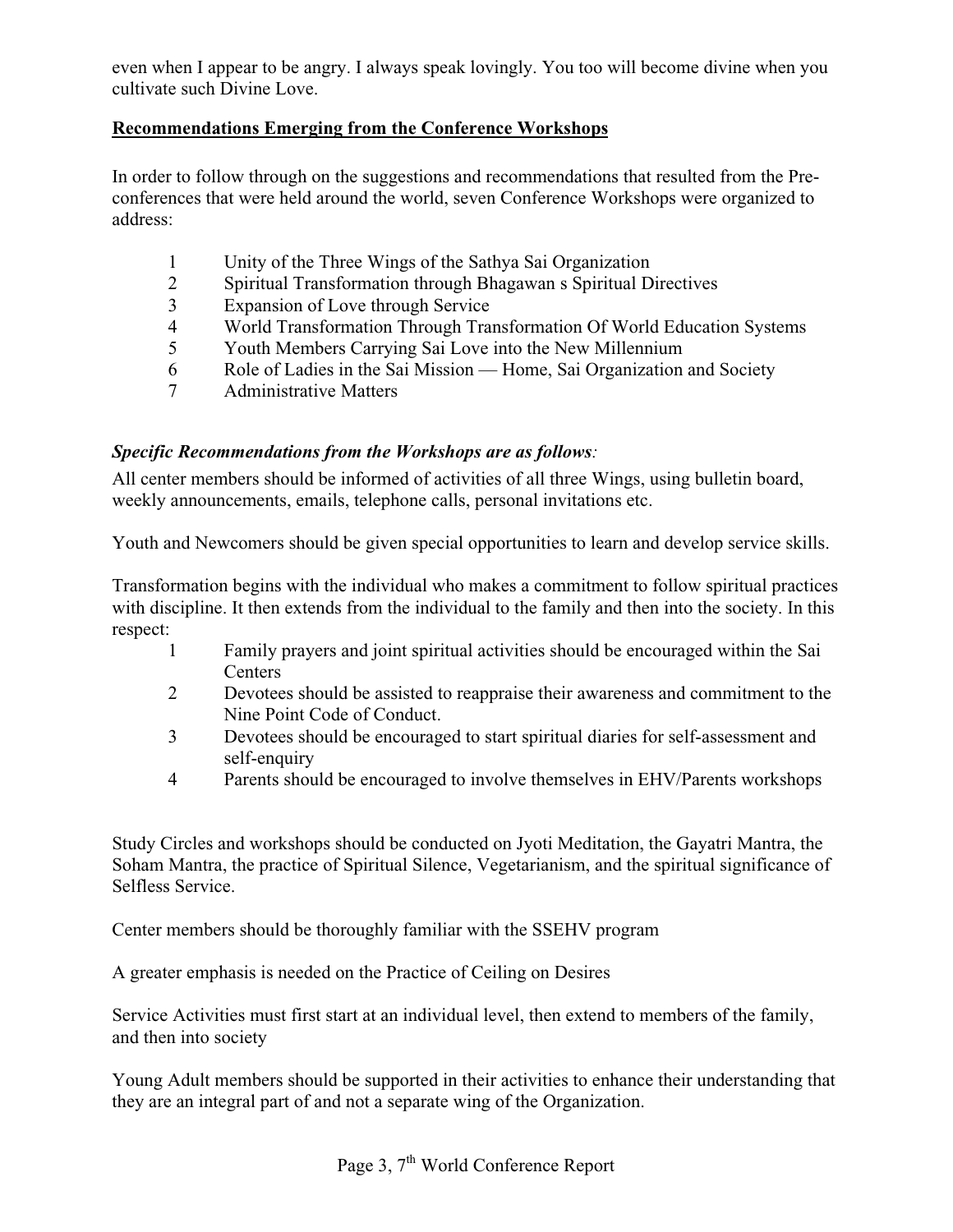Young Adult groups should undertake one or two major projects each year that are coordinated on a national basis. Conducting computer literacy classes for underprivileged youth, human values oriented drama competitions, music and art programs are cited as examples.

Training workshops should be conducted for Young Adults in public speaking, decision-making, conflict resolution, and project planning. Central Councils and Coordinating Committees should promote the improvement of two-way communication with centers.

Central Councils and Coordinating Committees should provide guidance and assistance to the centers on ways of implementing the Recommendations from the  $7<sup>th</sup>$  World Conference. For example, they may organize national or regional Arts and Cultural Programs, and/or develop booklets and informational bulletins that address such topics as Jyoti Meditation, the Gayatri Mantra, Spiritual Silence, etc.

In order to encourage creativity and innovation, the organizations at various levels may consider establishing Planning Groups or Think Tanks. The structure of these Planning Groups should be determined by the presiding body of the organization at that level, and will include experienced old time devotees and retiring office bearers. The ideas that are forthcoming should be presented to the organization for consideration and, if approved, implementation.

## **Summary of points made in Swami s Valedictory Discourse**

- 1 A small thought in your mind, like the stone dropped in the well, produces disturbances pervading the whole mind; and from there pervades the whole body. Therefore, you should cultivate pure and sacred thoughts in your mind. Such thoughts then enter the heart from the mind and spread to all the limbs and make the entire body pure.
- 2 Born with the reflection of Divinity in the heart, you should not allow evil thoughts to enter your mind.
- 3 The tongue is the most important part of the body. Since the entire creation emanates from and is sustained by Truth, the tongue has to constantly adhere to Truth.
- 4 Just as the water bubble has many properties of water, which is its source, man emanating from Divinity, shares the qualities of Divinity in him. The evil thoughts arise out of the physical, external and worldly life and should be avoided at all costs.
- 5 Only when you recognize the unity amongst the diverse objects and phenomena, can you realize Divinity.
- 6 As the Vedas proclaim, immortality is attained by self-sacrifice.
- 7 True sacrifice is that which is made towards Divinity. Your act or sacrifice should not have any element of self-interest and should not result in evil consequences. Ensure that your sacrifice is always in the righteous path.
- 8 Only when you surrender some of your belongings to God, it is possible for you to gain love or grace or peace. There is no need to give any material things; it is enough if you surrender your pure unsullied love.
- 9 Discharge your duties with proper attention to the extent possible; help others.
- 10 If your desires are more, you should sacrifice more. Always avoid extravagance and waste. Consume the absolute minimum of whatever is required.